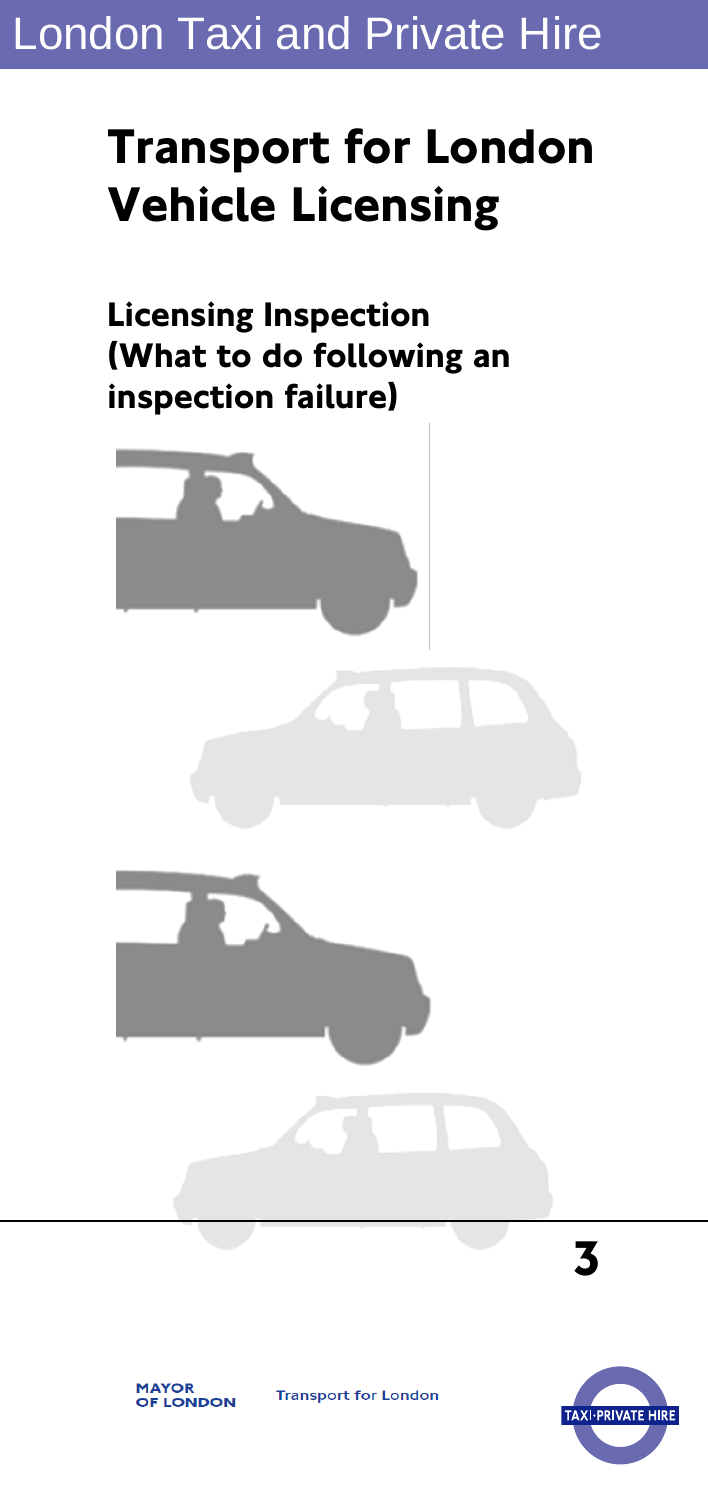#### **Important information**

It is important that you read the following information carefully as it summarises the options open to you when your PHV fails any one of the following types of inspections:

- Annual licensing inspection, or
- Special inspection.

This leaflet should be read in conjunction with the Vehicle Inspection Report (VIR) issued at the time of the inspection. The vehicle inspector will explain to you the reason/s that led to the inspection failure.

## **Options following a failure**

Should your vehicle fail one of the inspections listed above, the following options are available to you:

- Informal appeal (second opinion)
- Arrange a re-test
- Personal hearing
- Appeal to Magistrates' Court

Each of these options, are explained in greater detail below.

#### **Informal appeal**

Following the inspection failure, you may opt for an informal appeal by requesting the vehicle inspection site team leader to re-consider the failure decision. Should this route be considered, one of the following outcomes will occur.

- If the vehicle inspection site team leader accepts your representation, the original decision will be reversed and you will be granted a taxi licence.
- Should the vehicle inspection site team leader uphold the original decision, you **must** rectify the defect/s listed on the VIR before making a re-test appointment.

## **Making a Re-test appointment**

You must telephone the vehicle licensing call centre to make a re-test appointment within 21 days from the date of the inspection. The 21 days can be extended if you need to get specific repairs carried out.

If, after you have confirmed a re-test appointment it is no longer convenient for you, or you are unable to attend the inspection, or you wish to change the inspection centre, you must contact the call centre again to re-arrange the re-test appointment.

**Note:** Should the Vehicle be presented for the re-test with a serious defect which renders it unroadworthy and/or if there are other regulatory infringements, the vehicle will fail the re-test even though the original defect had been rectified.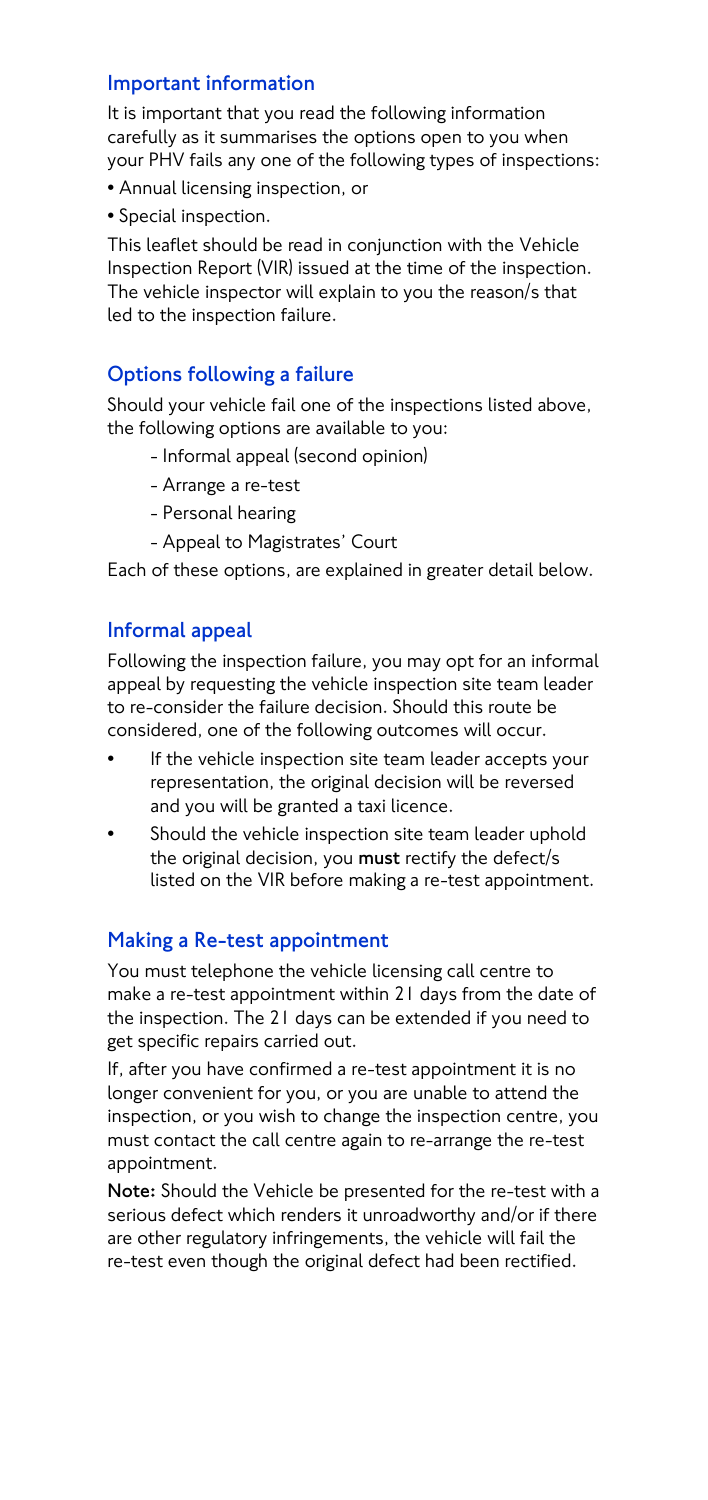## **Magistrate's court**

You are entitled to appeal to the Magistrates' Court if TfL refuses to issue a licence or if it suspends or revokes a licence. If you intend to appeal to the Magistrate's Court, you must apply in writing to Westminster Magistrates' Court within 28 days of the date of the VIR notice. You should enclose the notice and any relevant correspondence including the postal dated envelope (if applicable) and address it to:

Westminster Magistrates' Court

181 Marylebone Road

London NW1 5BR

You can also contact Westminster Magistrates' Court by telephone on: 0203 126 3050. You should also bear in mind that your appeal may not be heard for several weeks.

**NB:** You must be aware that the decision of the Court is final. If the Court upholds your appeal, the PHV licence will be granted and will take effect as instructed by the Court.

If the Court rejects your appeal, you will be required to make a new application if you wish to have your PHV licensed.

## **Failing a special inspection**

A special inspection may be required for any one of the following reasons:

- Road traffic collision
- Compliance (on-street unfit vehicle inspection)
- Passenger complaint; and
- Replacement licence and/or plate:
	- Collision damage
	- VRM change
	- Epsom & Ewell dual licence
	- lost/stolen plate
	- Modifications or approvals

In the event your Vehicle fails a special inspection, the particular reason for the inspection and the reasons for failure will determine what further action might be taken.

If the vehicle fails a special inspection, **it will not be fit for public use,** and you will be required to contact the vehicle licensing contact centre on 0343 222 555.

## **Re-test inspection (Special Inspection)**

During the inspection, the defects listed on the VIR will be examined. It must be noted that the examination may extend beyond the items specified if safety related defects are clearly visible or if there are regulatory infringements identified such as; expired road fund licence, expired insurance certificate etc.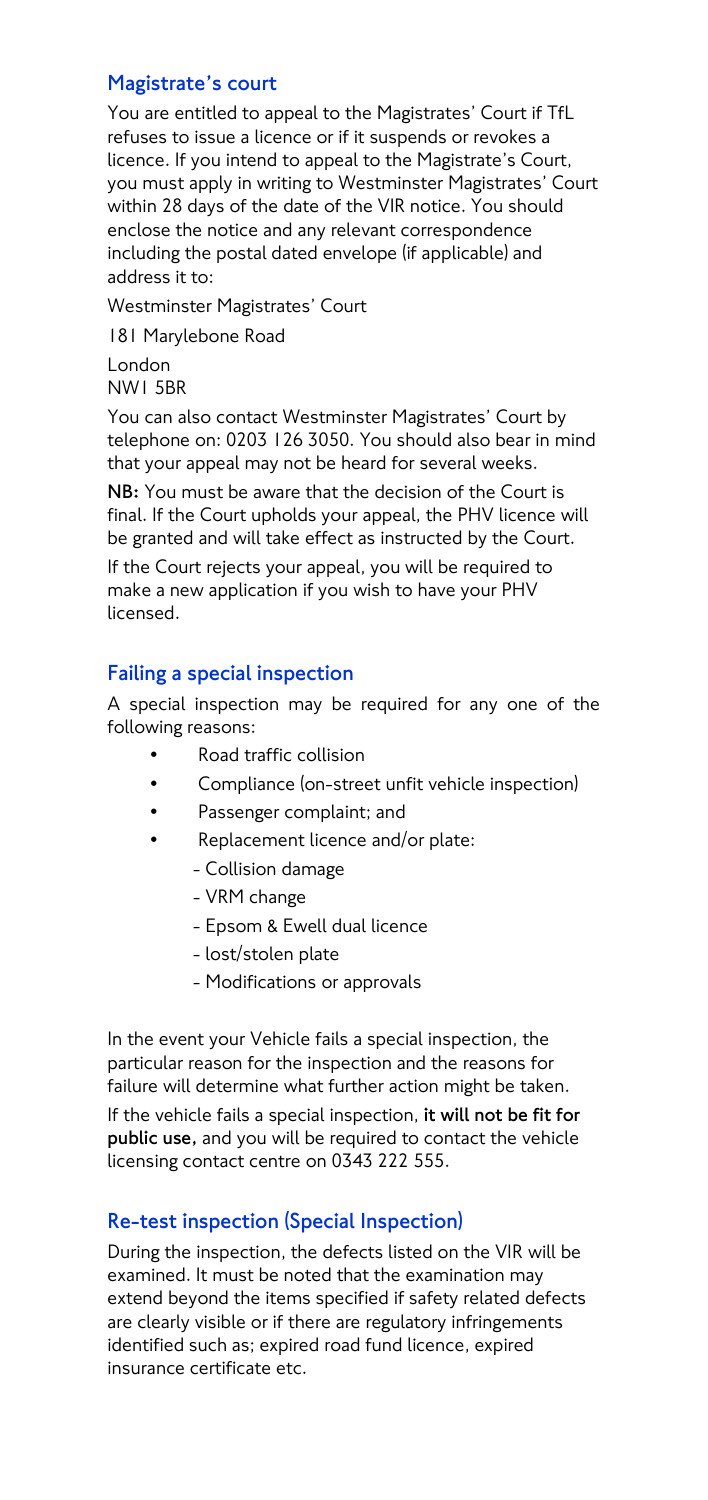#### **Ad hoc compliance inspections**

In cases where a compliance inspection has been carried out and one or more defect/s is identified, you will be issued with an inspection report (VIR).

The defects listed on the VIR **must** be rectified before making a re-test appointment. To make a re-test appointment, you will be required to telephone the vehicle licensing call centre on 0343 222 555and specify the type of inspection appointment.

Should you fail to have any defects rectified and/or fail to present the PHV for further inspection, your licence may be suspended or revoked.

#### **Refund**

If you fail an annual licensing inspection, or in the event of your application being abandoned without giving 24 hours notice, you will be entitled to a refund of the grant of licence fee portion only. It must be clearly understood that no refund will be given to that part of the fee relating to the application.

#### **Congestion charge exemption**

Your vehicle will qualify for exemption from the congestion charge from the date the licence is issued. The vehicle will continue to be exempt providing the licence remains valid. Should the licence be refused, suspended or revoked the vehicle will **not** be exempt from the congestion charge, other than on those occasions the vehicle is travelling to and from an inspection centre for a licensing inspection.

## **Privacy Notice**

Transport for London (TfL), its subsidiaries and service providers will use your personal information for the purpose of administering the licensing and inspection regime for taxis and private hire vehicles.

Your personal information will be properly safeguarded and processed in accordance with the requirements of the Data Protection Act 1998.

TfL may validate information relating to yourself and/or your vehicle with a number of other organisations including the Driver and Vehicle Licensing Agency (DVLA), the Vehicle and Operator Services Agency (VOSA) and the Motor Insurers' Bureau (MIB).

You may appoint a third party to manage the vehicle inspection process on your behalf, and where this is the case, you must understand that: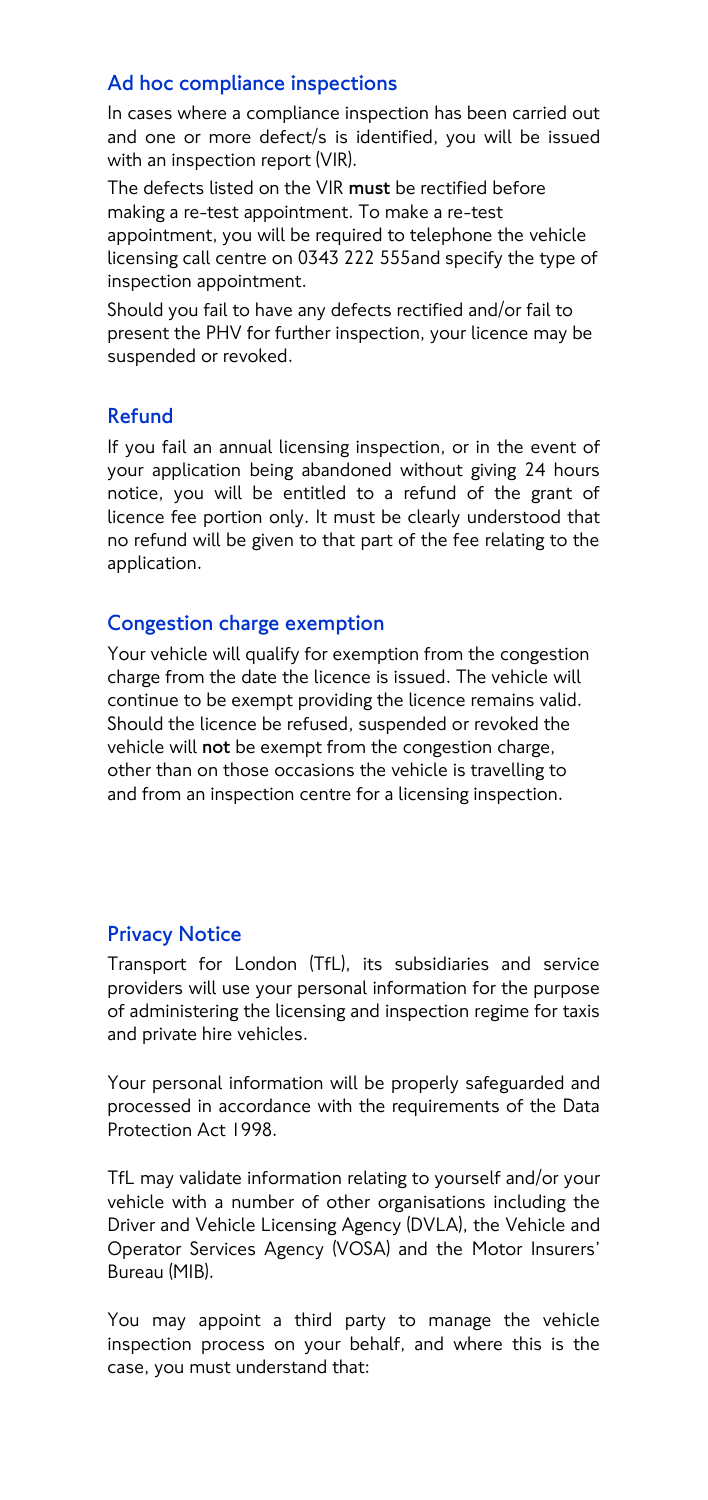- They may pass information about you and/or your vehicle to TfL for the purpose of the vehicle inspection
- They may receive the results of any validation checks carried out at TfL's request and
- TfL may share other information about you and/or your vehicle with them where necessary for the inspection process.

In certain circumstances, TfL may also share your personal information with the police and other law enforcement agencies for the purposes of the prevention or detection of crime.

#### **Inspection Centres**

#### (West) Heston

20A Airlinks Industrial Estate Spitfire Way Heston TW5 9NR

#### (North) Enfield

Unit 2 Watermill Centre Edison Road Enfield EN3 7XF

#### (East) Crayford

Unit Q1, Acorn Industrial Park Crayford Kent DA1 4AL

## (South) Coulsdon

Unit B5 Redlands Ulswater Crescent Coulsdon CR5 2HT

## (Central East) Canning

Town 1 North Crescent Canning Town  $F16ATL$ 

#### (Central West) Staples

Corner Unit 2 Aquarius Staples Corner Priestly Way NW2 7AN

#### **Contact Numbers**

**■ NSL Call Centre 0343 222 5555 ■ LTPH 0343 222 4444**  $\boxtimes$  TPH Enquiries [tph.enquiries@tfl.gov.uk](mailto:tph.enquiries@tfl.gov.uk)

 **Taxi and Private Hire Link** http://www.tfl.gov.uk/tph

#### **Policies and the law**

http://www.tfl.gov.uk/businessandpartners/taxisandprivatehi re/26925.aspx

#### **Mayors Air Quality**

http://www.tfl.gov.uk/businessandpartners/taxisandprivatehi re/27007.aspx